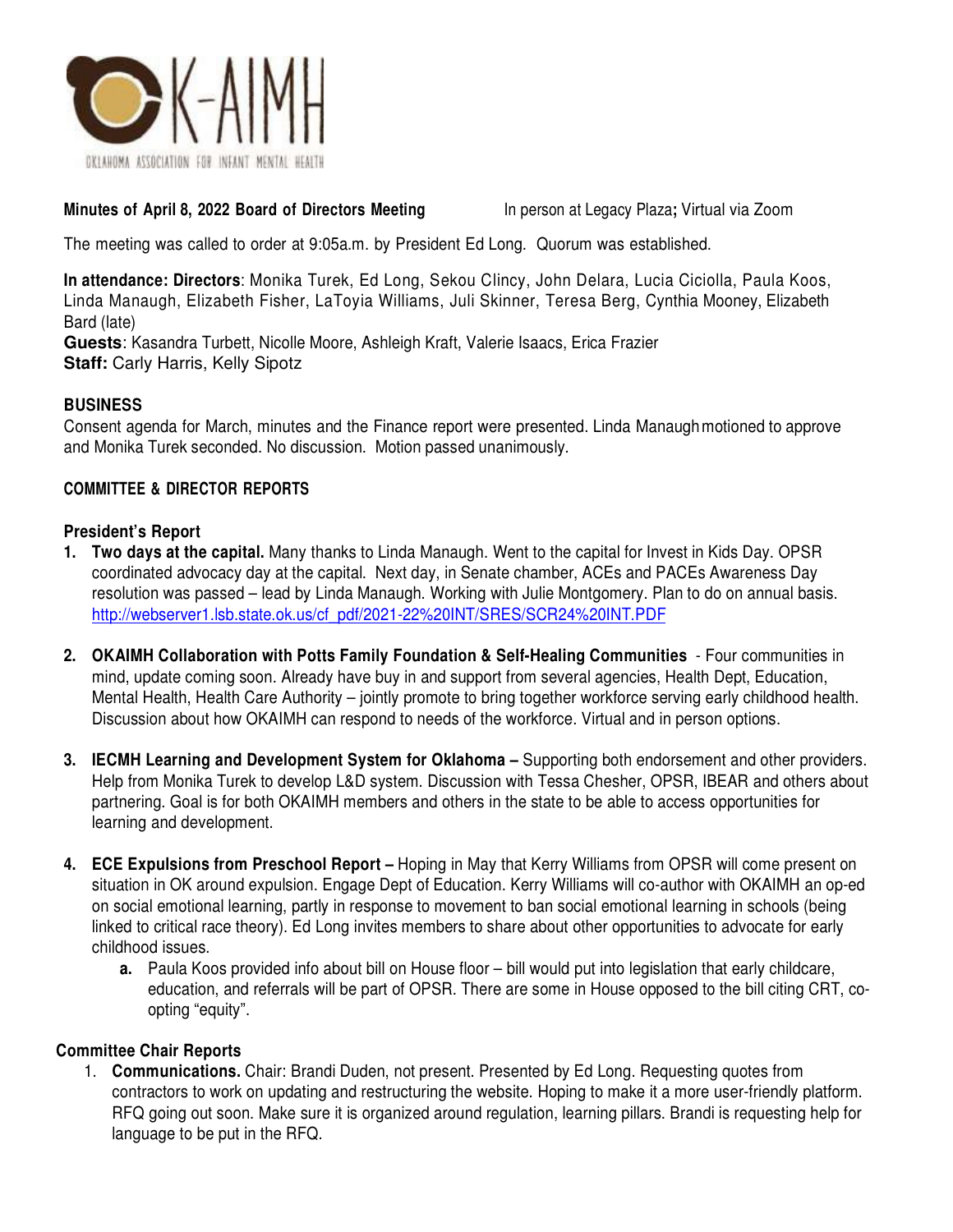- 2. **Fall Conference**. Chair: John Delara Ed Long would like to get a budget line item for Fall Conference. Close to signing off to get Bruce Perry as speaker, joined by Kristi Brandt. October 17 is tentative date. Working on getting two other speakers, including legislative panel. Working on Save the Dates and the title/theme (tying to the pandemic). Having Bruce Perry will be great for attention and attendance. Thanks to Carly and John!
	- a. Linda Manaugh brought up Bruce Perry's talks focusing on the first two months of life, thinking about themes.
	- b. Will send an email out looking for chair/volunteers for the Povl Toussieng Memorial Leadership in Infant Mental Health Award (email was sent to Amy Chlober)
	- c. Membership meeting will be kept separate again this year.
	- d. The next Fall Conference Committee meeting is on April 20th at 1pm by zoom if you would like to attend.
- 3. **Endorsement Strategy Group**. Chair: Autumn Cooper, not present. No formal update.
- 4. **Finance**. Chair: Cynthia Mooney. Meetings will be held last Friday of the month. Memberships are higher than expected, which is good news.
- 5. **Governance**. Chair: Ed Long. No formal update
- 6. **Sustainability**. Chair: Paula Koos. No formal update
- 7. **Workforce Development**. Chair: Ed Long (interim). Monika Turek now a co-chair. In discussions about developing learning and development opportunity for membership and others. Will be sending out outline with the focus of the committee and inviting members to join and contribute. Want to identify other non-board members who might be interested in serving on the committee.
- 8. **Alliance Call.** No update yet because Alliance call is scheduled later this month.

# **Business**

- 1. **Endorsement®** Kelly Sipotz. No formal report.
	- a. Made a pitch to point new organizations/individuals to Kelly/Carly about seeking endorsement. She shared that we've had a bit of a plateau in numbers seeking endorsement.
- **2. Diversity, Equity, and Inclusion.** LaToyia Williams. Shared the DEI policy for board review.
	- **a.** Sekou Clincy would like to review by email but thinks has all right language.
	- **b.** Will send out to board to review and open for feedback
	- **c.** Will bring back next month for a vote to adopt it
- **3. Potts Family Foundation and Early Relational Health ARPA Funding Request**. Linda Manaugh with help from Marlow Nash submitted proposal for ARPA dollars for funding to develop an early relational health core in OK with regional staff coordinating support to address issues for infants and toddlers exacerbated by the pandemic (e.g., delays in development). The goal is to recover losses incurred during the pandemic. Three parts: 1. Statewide early relational health core to support training and program management (pediatricians, behavioral health, social workers); 2. Community-based grants – funding innovative ideas; 3. Pay for success model with focus on evidence-based programs, involving outside investors. Ed brought an investor from Macon Capital in NY with \$15 million pledged. Now looking for other investors in the state to support the loan side or community grants side.
	- **a.** Ed Long disclosed conflict of interest with his company potentially being involved in administering the funds. Ed will recuse himself from any proposal or support from OKAIMH.
	- **b.** Link to submitted proposal: https://drive.google.com/file/d/1HRu67jJLtetPI4iHA5BTgXJI08DbU5XO/view?usp=drivesdk